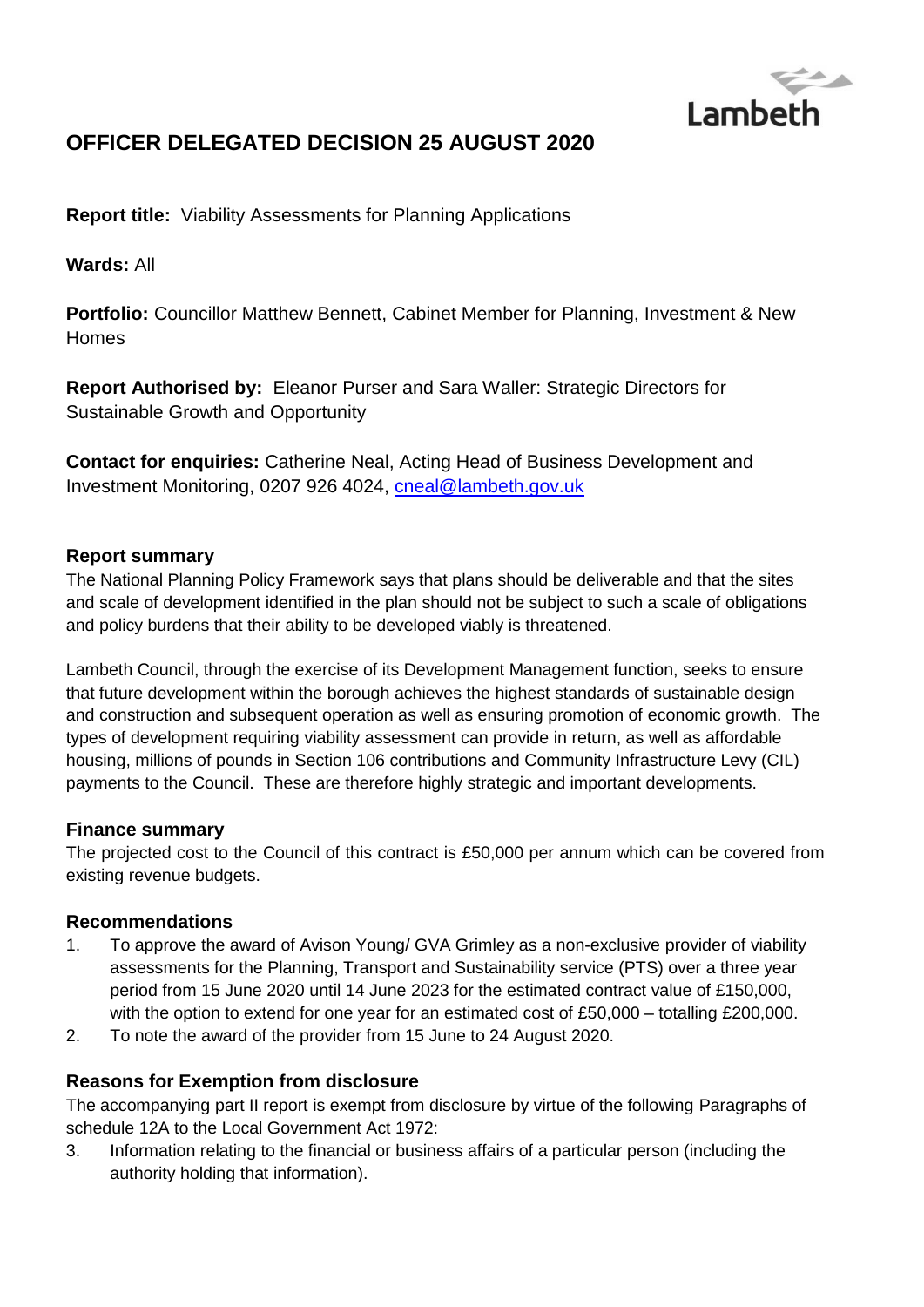## **1. CONTEXT**

- 1.1. Planning is a statutory function. Lambeth, as a central London Authority, deals with a wide range of planning applications; ranging from large scale redevelopment projects in the London Plan designated Waterloo and Vauxhall opportunity areas; to estate renewal schemes; smaller scale residential development/conversions; to residential extensions and alterations. Viability assessments are submitted in support of planning applications to show what can be delivered by the development. Development viability is a process of assessing whether a site is financially viable by looking at whether the value generated by a development is more than the cost of developing it.
- 1.2 Due to the complexity and variances that are inherent in viability assessments, Planning Practice Guidance from the Ministry for Housing, Communities and Local Government (MHCLG) (24 July 2018) states that:

"In order to improve clarity and accountability it is an expectation that any viability assessment is prepared with professional integrity by a suitably qualified practitioner and presented in accordance with…this National Planning Guidance."

As well as meeting government objectives this requirement supports the Council's own Borough Plan in that it demands transparency in approach (integrity) as well as encourages value for money.

- 1.3. The affordable housing and transport infrastructure secured with developments will contribute towards the inclusive growth priority. The community facilities secured or supported through development contributions will support the "Strong and sustainable neighbourhoods" priority. The educational funding and apprenticeship places agreed as a part of the planning permissions will contribute to the reducing inequality priority.
- 1.4. The National Planning Policy Framework says that plans should be deliverable and that the sites and scale of development identified in the plan should not be subject to such a scale of obligations and policy burdens that their ability to be developed viably is threatened. It also says that plans should be prepared positively in a way that is both aspirational and deliverable. National Planning Guidance sets out the Government's recommended approach to assessing viability for planning applications.
- 1.5. This is a Procurement Report.

## **2. PROPOSAL AND REASONS**

- 2.1 Following a mini-competition from the CCS framework agreement RM3816 it is proposed to award a contract for the provision of planning viability assessments to Avison Young/ GVA Grimley for a three year period with an option to extend for one year with the total maximum estimated contract value of £50,000 per annum (total cost of £200,000 including the optional extension periods).
- 2.2 Since the procurement process, the service has agreed to revert to its former approach of only paying directly for costs where the Council must cover those costs. In instances where applicants are covering the cost of a viability assessment, the service is moving back to the old process, which is the same as that applied by other councils. This means that rather than the council paying the initial invoice generated by the supplier and subsequently having additional administration costs in raising sales invoices to applicants along with the associated chasing of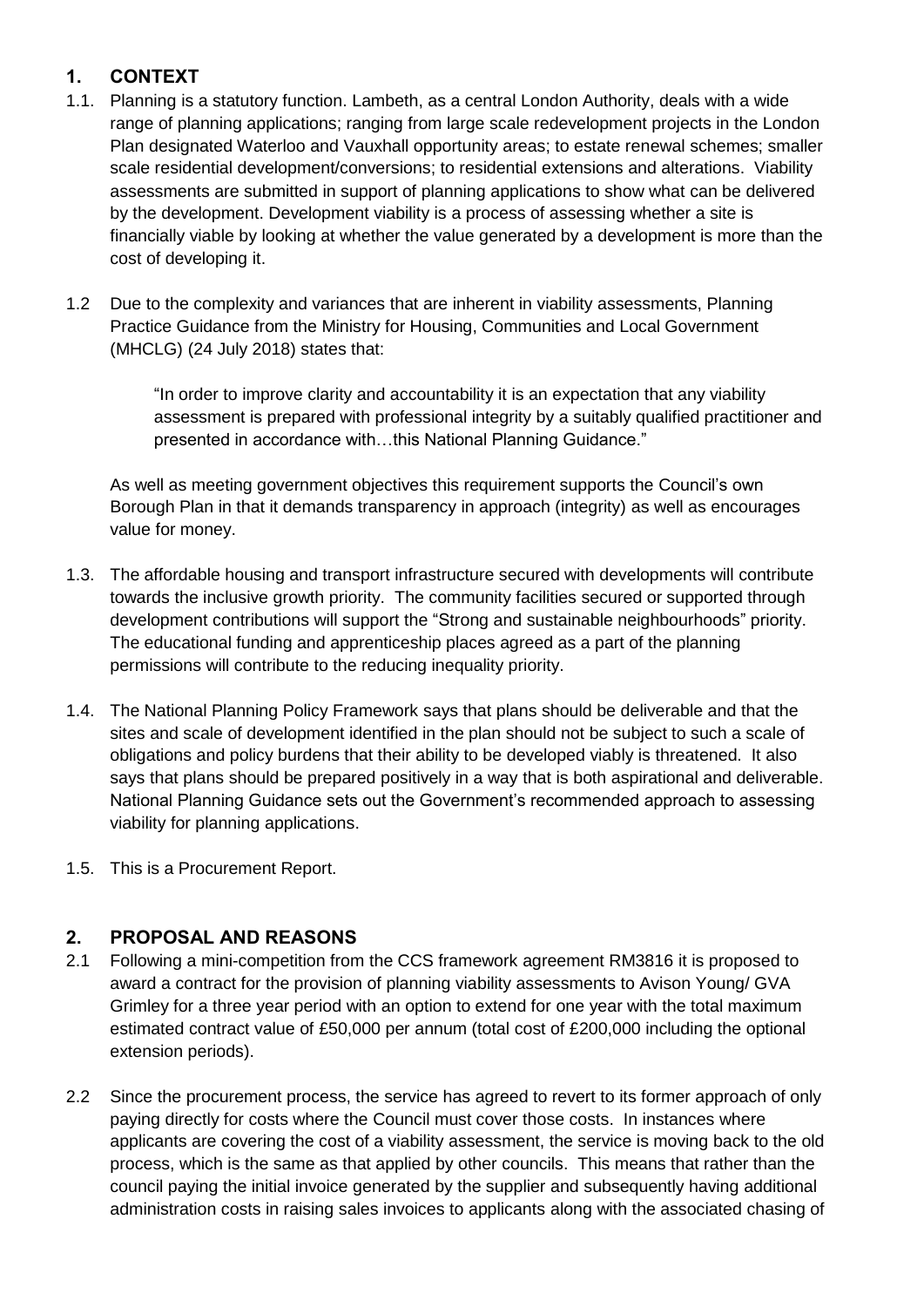debts, the applicant will pay the supplier directly, with an instruction agreement between applicant, supplier and council to ensure the council is kept as lead in the assessment process. A standard form for officers to use per engagement has been drawn up to this process; the consultancy tracker will still be populated with the details of all instructions. This will reduce the level of unnecessary and costly administration created by the approach introduced during 2017 and will ensure the council provides the best service with the most efficient use of funds for its residents and businesses.

- 2.3 As part of the mini-competition the providers on the CCS framework RM3816 Lot 1 were invited to submit proposals via e-tendering system EU Supply.
- 2.4 This is an OJEU compliant procurement route. With 12 suppliers on the CCS framework agreement Lot 1, a mini competition provided better value for money allowed the council to select the most suitable provider that met Lambeth's requirements, undertaking the complex and wide varying requirements of viability assessments. The percentage split that the bids were assessed on was 65% Quality and 35% Price. The quality evaluation was undertaken by an Evaluation Panel of 3 panel members and Quality scores were agreed through a process of consensus. The Price scores were calculated using a formula.
- 2.5 Three suppliers submitted bids as part of the mini-competition and Avison Young/ GVA Grimley was awarded the highest score. Table below provides a summary of the bidder's scores:

| <b>Bidder</b>                           | <b>Maximum</b><br>score | <b>Avison</b><br><b>Young/ GVA</b><br><b>Grimley</b> | <b>Supplier B</b> | Supplier C |
|-----------------------------------------|-------------------------|------------------------------------------------------|-------------------|------------|
| <b>TOTAL</b> score<br>(Quality + Price) | 100%                    | 97.00                                                | 93.88             | 81.51      |

- 2.6 Any advisor for these assessments needed to be able to advise the Planning service on the quality and accuracy of key inputs/values and outputs of draft viability assessments at preapplication stage and submitted viability assessments upon submission of planning applications. Advice of potential amendments (to inputs/costs/values) which could further improve the performance of the development are also relevant. Advice would also be required in respect of planning obligations for review mechanisms that would ensure the delivery of the highest levels of affordable housing delivery as well as standards of development.
- 2.7 The process sought to ensure that the supplier had an expertise in the subject by way of a strong, solid understanding of the process and relevant policies and guidance around viability and associated topics. The service sought assurance that the supplier had a an excellent understanding of the way in which review mechanisms are used to encourage development to be implemented and how review mechanisms can help deliver more affordable housing than secured in the planning permission. The successful supplier met all the above and demonstrated a clear track record of working with Local Authorities on viability. Overall, the results of the procurement indicated that Avison Young/ GVA Grimley had an excellent knowledge of the relevant guidance required, and the approach detailed in their response met all the requirements that would be expected and demonstrated a strong team in place to undertake the contract - providing confidence in terms of service delivery.
- 2.8 The successful supplier also indicated that they had a clear methodology in place for monitoring responses and dealing with resubmissions so that up to date information would be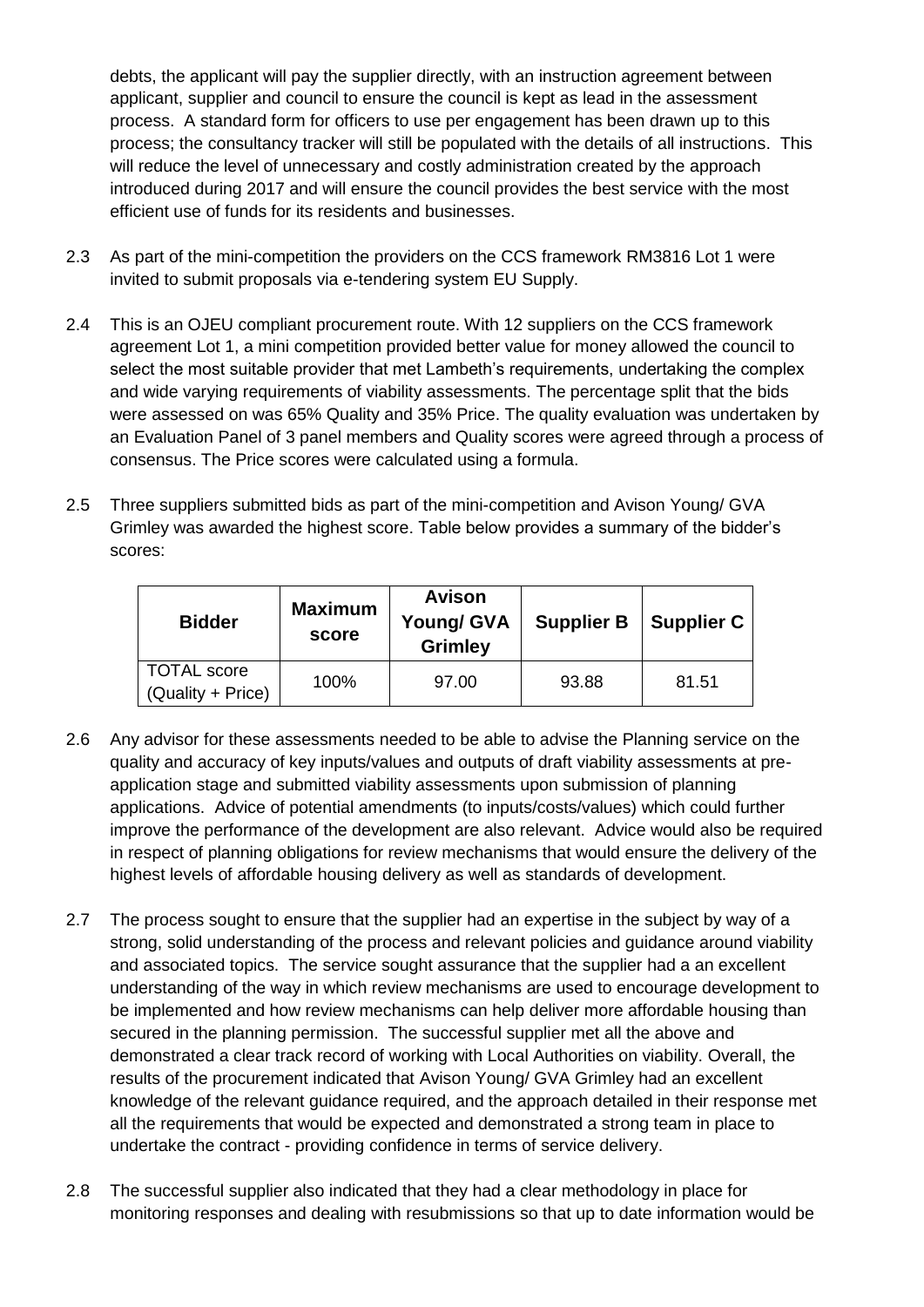used saving time and ensuring an effective cost management approach. This therefore illustrated that the council would be ensuring value for money and the best use of its financial resources.

2.9 In terms the supplier's approach to GDPR, IT security, business continuity – a clear road map was provided which ensured for early warning notifications for personnel changes, as well as ongoing training being provided.

### **Contract Management**

- 2.10 The contract will be managed by officers within the Planning, Transport and Sustainability service with the overall responsibility for the contract falling with the Director of Planning Transport and Sustainability (or successor role).
- 2.11 A series of timeframes and expected performance returns are to be monitored using the existing consultancy tracker document that the service uses. The contract will have key response times agreed set within it. Finance and invoicing monitoring information is included within the tracker.
- 2.12 A nominated officer from the PTS service will convene contract meetings as required and ensure each project is completed to agreed contract frameworks.

## **3. FINANCE**

- 3.1 The report recommends that Avison Young/ GVA Grimley are awarded the non-exclusive three-year contract with the option to extend for a further year to undertake viability assessments. It's proposed that the contract commences on the 15 August 2020.
- 3.2 The expected total revenue value of the contract is £50,000 per annum and will be funded by existing resources. The maximum total value of the contract is £200,000.
- 3.3 The Council has the obligation to fund certain viability assessments which fall outside the responsibility of the developers, for example, if there is a planning appeal. It is estimated that the cost to the Council in these circumstances is approximately £50,000.
- 3.4 When the obligation to fund viability assessments lies with the developers, the costs and choice of suppliers are independent of the recommended contract.

## **4. LEGAL AND DEMOCRACY**

- 4.1 Calling off contracts from legitimately procured framework agreements meets the requirements of both the Contract Standing Orders and the Public Contracts Regulations 2015 provided the Council complies with the call-off terms and was named or was part of an identifiable group cited in the original contract notice. Call-off contracts can continue after the framework agreement itself has expired provided that the purpose is not to distort competition.
- 4.2 The Council's Constitution requires that all key decisions, decisions which involve resources between the sums of £100,000 and £500,000, and important or sensitive issues, must be published on the website for five clear days before the decision is approved by the Director or Cabinet Member concerned. Any representations received during this period must be considered by the decision-maker before the decision is taken.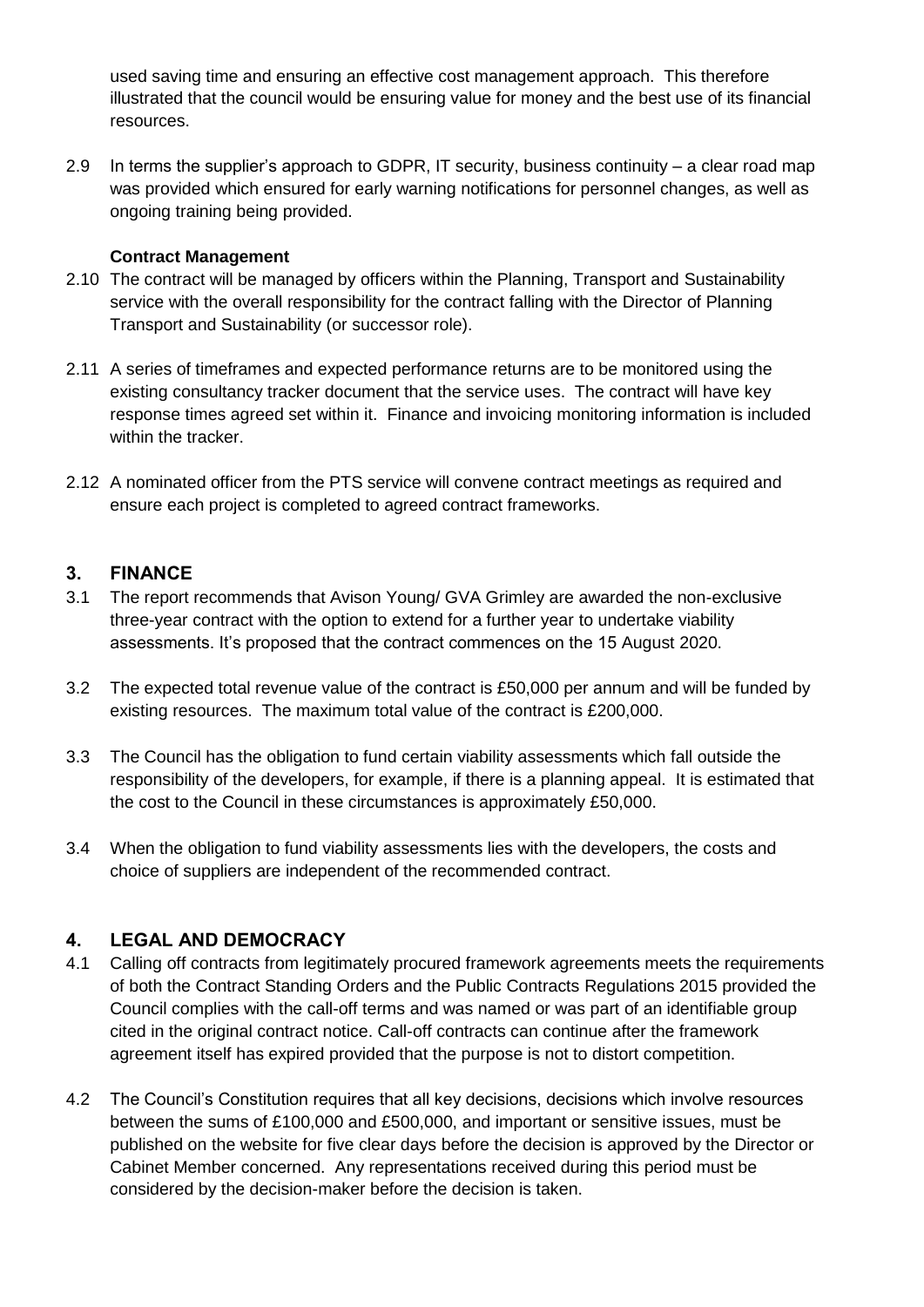## **5. CONSULTATION AND CO-PRODUCTION**

5.1 Consultation has taken place by way of the initial business case and the procurement board report of 2019. The various comments and views have been considered and included throughout this process and should be referred to in the previous reports and associated business case.

## **6. RISK MANAGEMENT**

- 6.1 Continuous provision is required and it needs to be ensured that the service is secured from a recognized high reputational company which would protect the council from the potential of appeals and associated costs.
- 6.2 The main risks that impede on the successful delivery of this procurement and contract are:

| <b>Item</b> | <b>Risk</b>                                  | Likelihood | <b>Impact</b> | <b>Score</b> | <b>Control Measures</b>                                                                                                                                         |
|-------------|----------------------------------------------|------------|---------------|--------------|-----------------------------------------------------------------------------------------------------------------------------------------------------------------|
|             | Failure to deliver in timescales<br>required | 3          | 8             | 24           | Management of contract<br>ensuring regular quarterly<br>reviews.                                                                                                |
| 2           | Risks of delivery in Covid19<br>climate      | 2          | $\mathcal{P}$ | 4            | Supplier has a large pool<br>of expertise to call and<br>much of this work can be<br>desk based with any virtual<br>site visits facilitating where<br>required. |

#### **Table 1 – Risk Register**

**Key**

| --- -         |                      |   |         |             |   |                  |  |
|---------------|----------------------|---|---------|-------------|---|------------------|--|
| Likelihood    | .<br>verv<br>∟ikelv⊹ | 4 | ∟ikelv  | Jnlikely    | - | Unlikely<br>verv |  |
| <b>Impact</b> | Major                |   | Serious | Significant |   | Minor            |  |

## **7. EQUALITIES IMPACT ASSESSMENT**

- 7.1 An Equalities Impact Assessment (EIA) was undertaken in 2019 as part of this procurement process Following initial scoping for equality relevance and impact it is not considered that any groups that would fall into the categories relating to impact assessments would be adversely affected by this procurement.
- 7.2 The Policy and Communications team discussed the EIA requirement for this procurement. It was agreed that a separate EIA was not needed but that the key elements relevant to this procurement should be highlighted within this report.
- 7.3 The procurement of this contract for a development viability assessment service will contribute towards ensuring that development within the borough continues to bring positive benefits.
- 7.4 The contract will provide Lambeth's planners with access to the expertise to scrutinise the viability of proposed developments within the borough and, where necessary, to challenge the assumptions and calculations put forward. This will help to ensure that the full benefits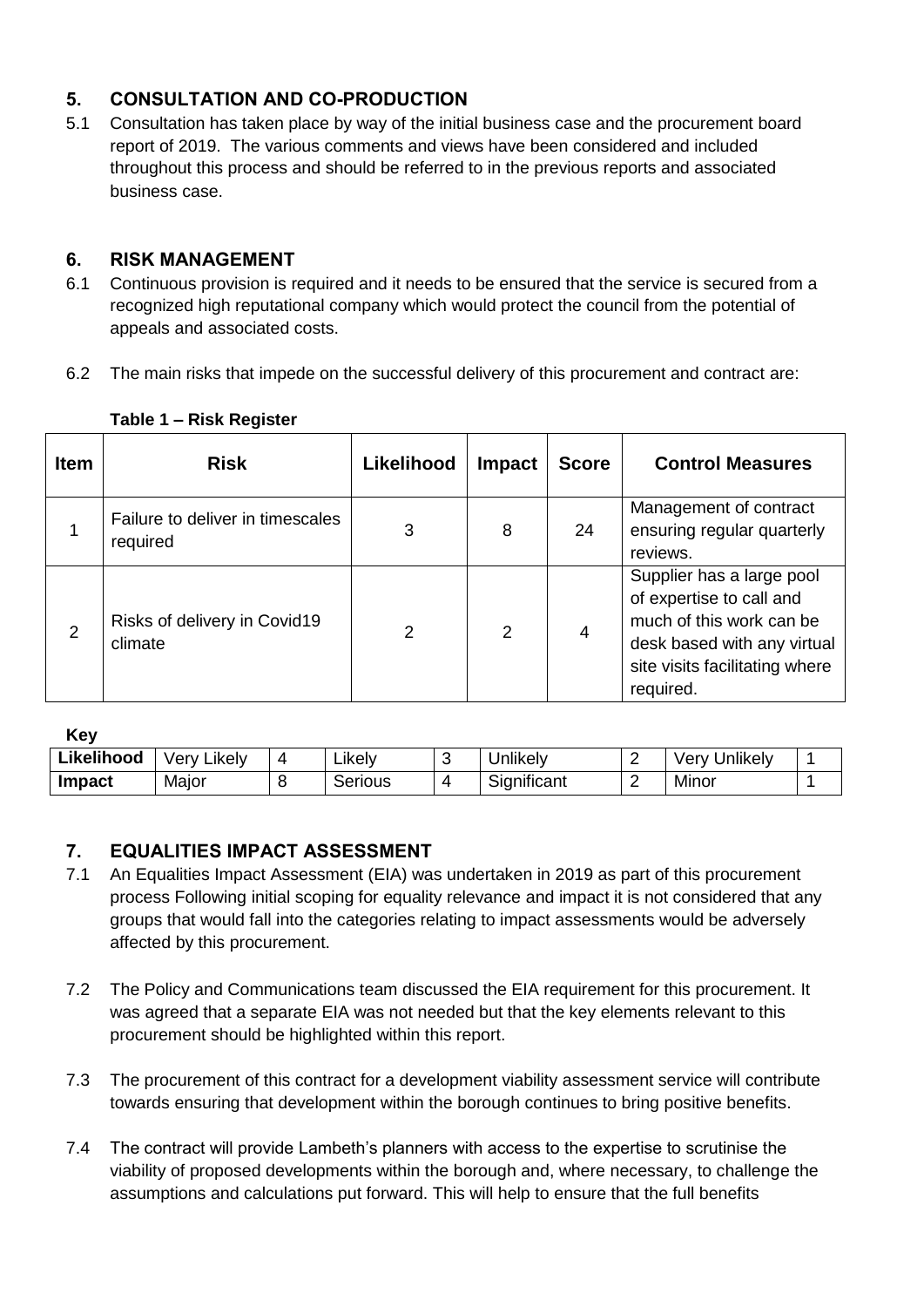required to make the development acceptable in planning terms are obtained, are secured through CIL and S106 provisions.

- 7.5 This procurement is anticipated to contribute positively toward the Future Lambeth Borough Plan. Specifically, the affordable housing and transport infrastructure secured with developments will contribute towards the inclusive growth priority. The community facilities secured or supported through development contributions will support the "Strong and sustainable neighbourhoods" priority and the educational funding and apprenticeship places agreed as a part of the planning permissions will contribute to the reducing inequality priority.
- 7.6 Similarly there will also be benefits secured through the CIL and S106 provisions in line with the Lambeth Equality Commission 2017 report and recommendations, particularly to the education and learning priority in the form of funding for educational facilities, and the income and employment priorities, in terms of apprenticeships secured and the long term benefits that will bring to employment within the borough.
- 7.7 There are no negative equality impacts foreseen from this procurement.

## **8. COMMUNITY SAFETY**

8.1 There is no anticipated impact on crime and disorder through the proposed contract

#### **9. ORGANISATIONAL IMPLICATIONS Environmental**

9.1 Legislation has tightened around the assessment of planning applications with new climate related policy now forming part of the determination process. Large developments requiring viability assessments will inevitably need to meet the relevant legislation.

#### **Health**

9.2 Not applicable

## **Corporate Parenting**

9.3 Not applicable

## **Staffing and accommodation**

9.4 Not applicable

## **Responsible Procurement**

- 9.5 Lambeth's Responsible Procurement Policy will be addressed by:
	- a. Ensuring viability assessments take into account relevant planning linked legislation around reducing carbon impact and encouraging use of sustainable resources; and,
	- b. Viability assessments can link in to and support the Council's Borough Plan outcomes by feeding into negotiations that link to encouraging jobs and sustainable growth and safer communities.

## *Good Quality Jobs with Fair Pay and Decent Working Conditions*

9.6 The supplier will be required to pay the London Living Wage to all its staff. There is no anticipated impact on crime and disorder through the proposed contract.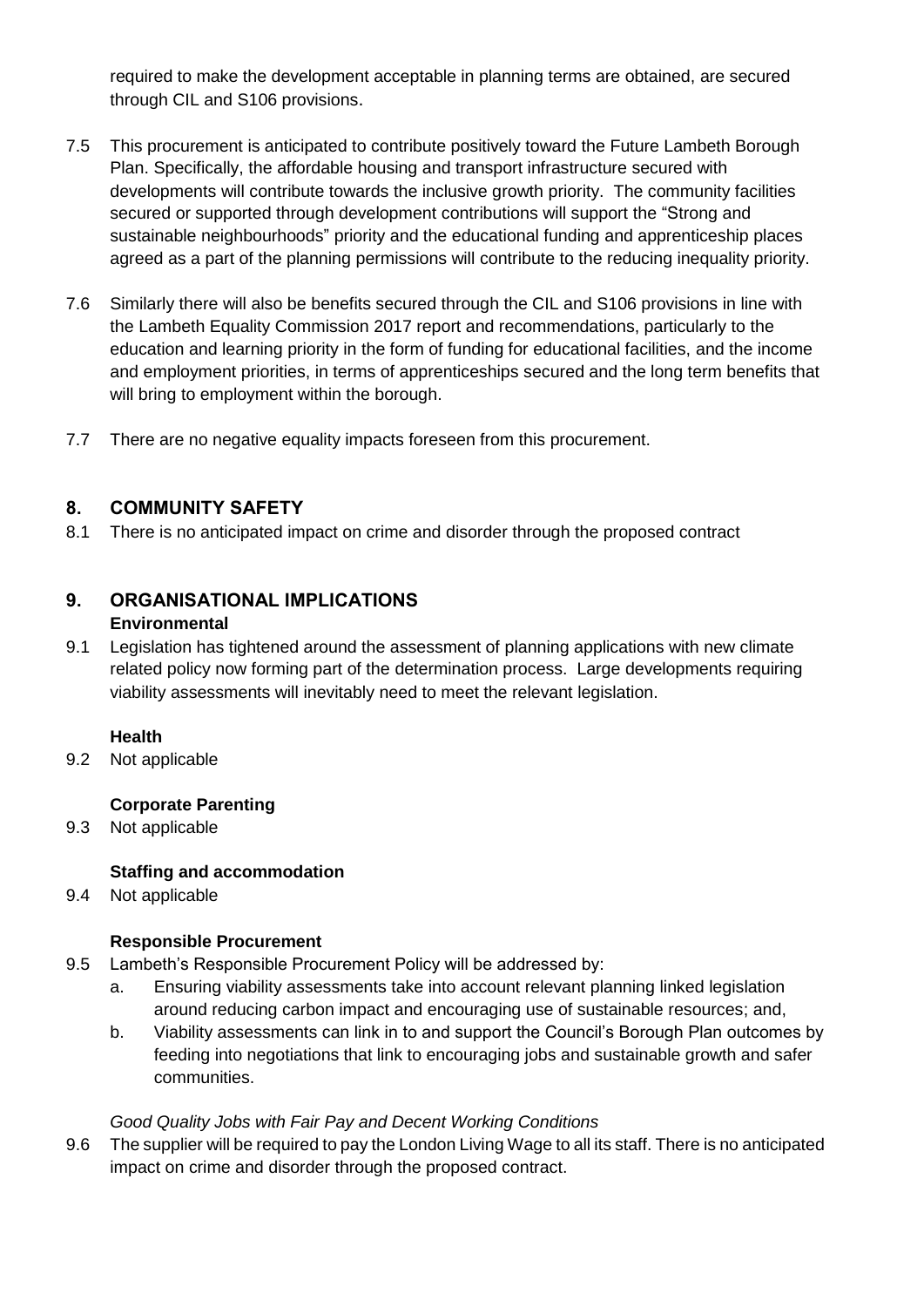*Quality Apprenticeships, targeted Employment for Lambeth residents and Lambeth Priority Group*

9.7 Consideration has been given to provision through this contract of targeted employment opportunities for disabled residents, residents with mental health issues, and residents who are long term unemployed. Any application requiring viability assessments would require a Section 106 agreement; these are hugely beneficial in terms of a wide range of additional provision for the community.

## **10. TIMETABLE FOR IMPLEMENTATION**

10.1 The table below details the stages and deadlines for implementing the recommendations:

| <b>Activity</b>                 | <b>Proposed Date</b> |
|---------------------------------|----------------------|
| Publication on Decisions online | 17.08.20             |
| End of Publication              | 24.08.20             |
| <b>Officer Decision</b>         | 25.08.20             |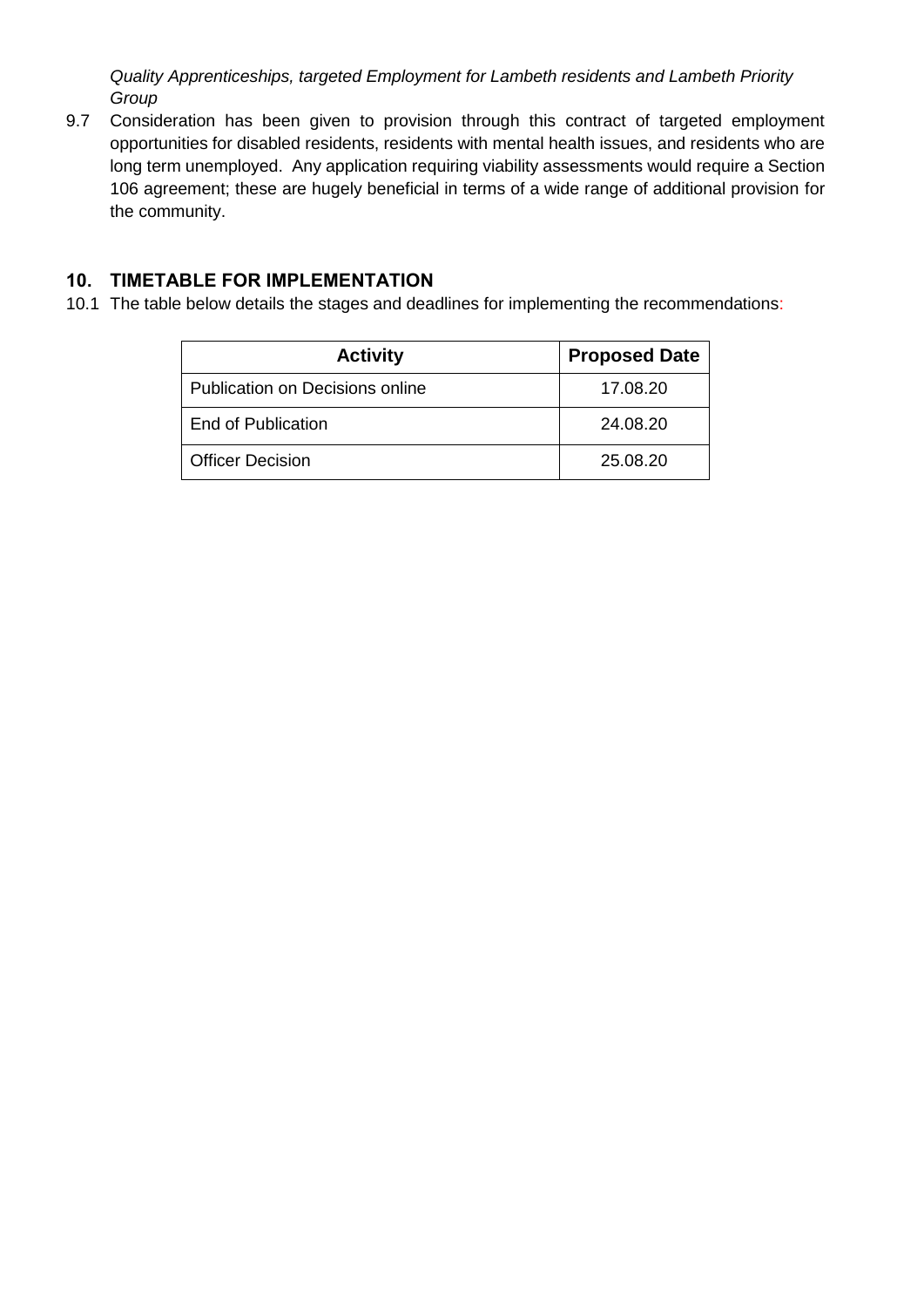| <b>AUDIT TRAIL</b>                                                |                                                                   |                           |                                |                                             |
|-------------------------------------------------------------------|-------------------------------------------------------------------|---------------------------|--------------------------------|---------------------------------------------|
| <b>Consultation</b>                                               |                                                                   |                           |                                |                                             |
| <b>Name and Position</b>                                          | <b>Lambeth Directorate</b>                                        | <b>Date</b><br>Sent       | <b>Date</b><br><b>Received</b> | <b>Comments in</b><br>paragraph:            |
| <b>Councillor Matthew</b><br><b>Bennett</b>                       | Cabinet Member for Planning,<br><b>Investment &amp; New Homes</b> | 17/05/19                  | 04/06/19                       |                                             |
| Eleanor Purser/Sara<br>Waller, Strategic/<br><b>Director</b>      | Sustainable Growth and<br>Opportunity                             | 16/06/20                  | 01/07/20                       |                                             |
| Matthew Gaynor,<br>Finance                                        | <b>Finance and Property</b>                                       | 15/04/20                  | 30/05/20                       | Recommendati<br>ons page 1<br>and Section 3 |
| Michael O'Hora, Legal<br><b>Services</b>                          | <b>Legal and Governance</b>                                       | 27/05/20                  | 28/05/20                       | 4 and<br>appendix                           |
| David Rose,<br><b>Democratic Services</b>                         | Legal and Governance                                              | 15/04/20                  | 07/05/20                       |                                             |
| Rob Bristow, Director<br>Planning Transport and<br>Sustainability | Sustainable Growth and<br>Opportunity                             | Through<br>out<br>process | 10/06/20                       |                                             |

| <b>REPORT HISTORY</b>                          |                                           |  |  |
|------------------------------------------------|-------------------------------------------|--|--|
| <b>Original discussion with Cabinet Member</b> | 04.07.19                                  |  |  |
| <b>Report deadline</b>                         | N/A                                       |  |  |
| Date final report sent                         | 27.07.20                                  |  |  |
| Part II Exempt from Disclosure/confidential    | Yes                                       |  |  |
| accompanying report?                           |                                           |  |  |
| <b>Key decision report</b><br><b>No</b>        |                                           |  |  |
| Date first appeared on forward plan            | N/A                                       |  |  |
| <b>Key decision reasons</b>                    | N/A                                       |  |  |
|                                                | <b>National Planning Policy Framework</b> |  |  |
| <b>Background information</b>                  | <b>Borough Plan</b>                       |  |  |
|                                                | <b>Planning Practice Guidance (MHCLG)</b> |  |  |
| <b>Appendices</b>                              | N/A                                       |  |  |